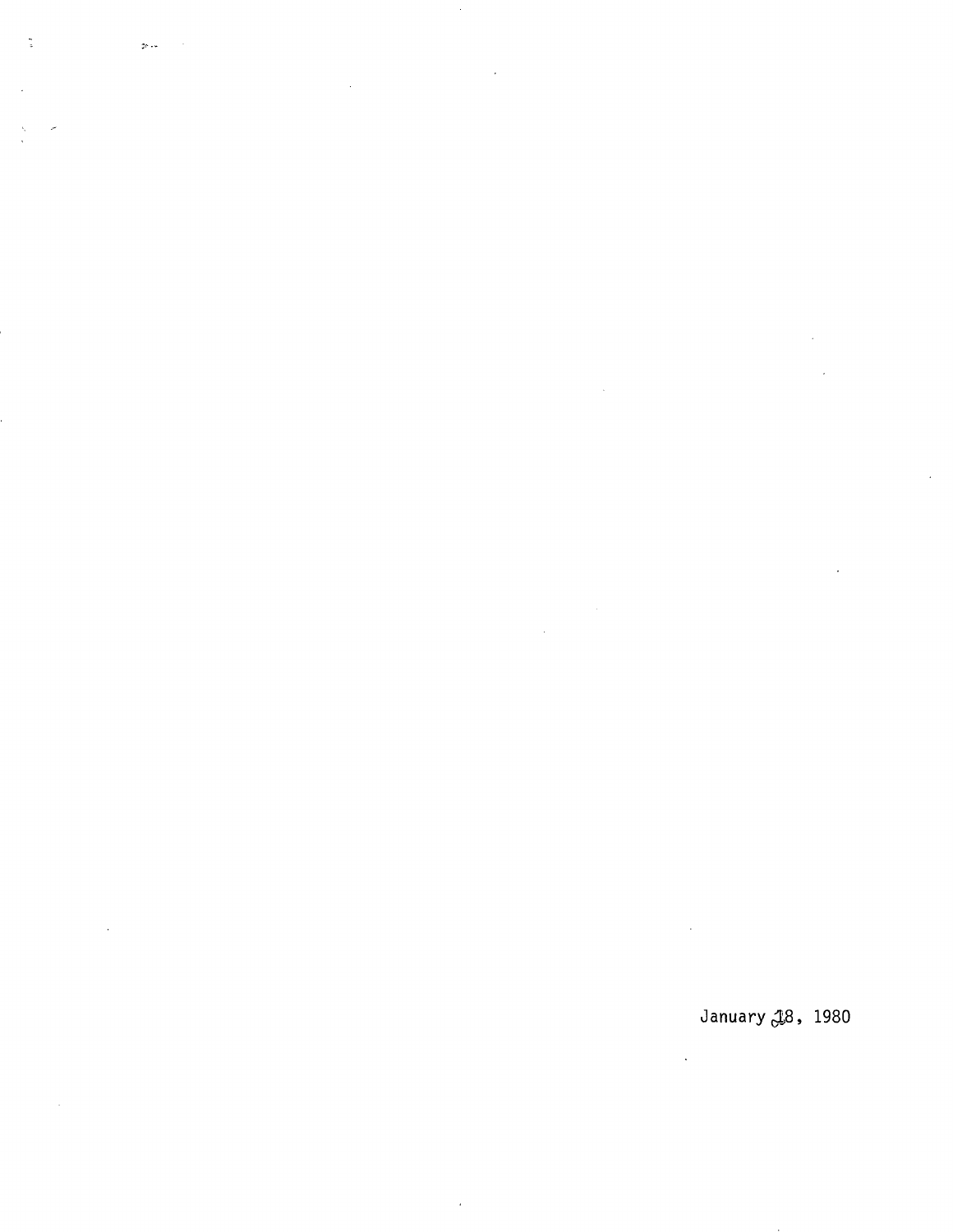Binder

The Minutes of the 60th Meeting of the Executive Committee of Science Faculty Council held on Monday, January 28, 1980 at 3:40 p.m. in Room 250 Allen Building.

Present: C.C. Bigelow, Chairman, P.K. Isaac, B.D. Macpherson, J. Charlton, J. Stewart, P. Loewen, G. Woods, N. Losey, H. Christianson; S. Catt, Secretary.

Regrets: D. Punter, K. Stewart.

میں سے معروفا

The Chairman asked Prof. Isaac to speak to the report of the ad-hoc sub-committee to draft a Faculty comment to Senate Executive on the Computer Science Department proposal for the formation of a School of Computer Science. While the report was being written, Prof. Doyle (Computer Science) had asked if it was possible for the Committee to consider some second thoughts arising from the last Faculty Council meeting. His letter was taken into consideration by the sub-committee.

The sub-committee recommended that the motion contained in the report, plus the summary and a copy of departmental and individual submissions, and the response of the Dean's Office, be sent to Senate Executive.

Prof. Losey suggested the last paragraph (line 1) be changed to read .."that <u>any increase</u> in the department's emphasis on professionalism....". This was agreed.

There was some discussion about establishing a School within the Faculty, it was Prof. Isaac's feeling that this would compound the financial difficulties we already face in that it would be more difficult to resist a further drain on our resources. An extensive discussion followed on whether or not the Faculty should comment to Senate on the financial implications of separation; it might be inferred, if we did not, that we were not concerned; Prof. Charlton felt if separation would adversely affect Science funding it would also affect our academic programs. It was pointed out that the Dean's Office response, which would accompany the motion, does point out that there are financial implications to the University and probably SPPC will be asked to examine that äspect.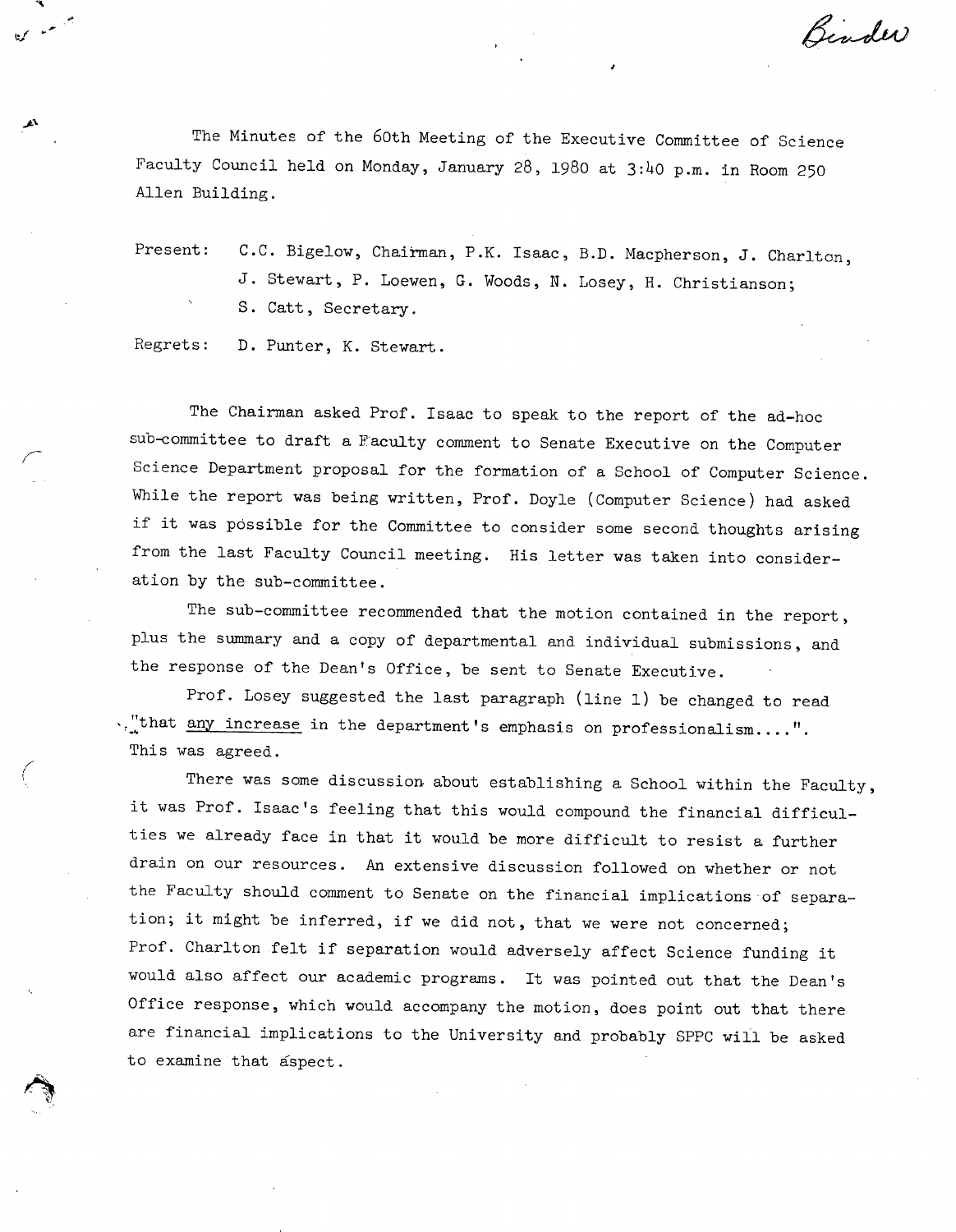It was moved Isaac/Woods that

"The report of the ad-hoc committee be forwarded to Faculty Council"

-2-

Carried

**I** 

Unanimous.

There was some further discussion of the possible reactions if Computer Science's request was denied by Senate, and actions that might be taken in regard to reviewing all honours programs in the Faculty.

The meeting adjourned at  $4:20$  p.m.

**FA**